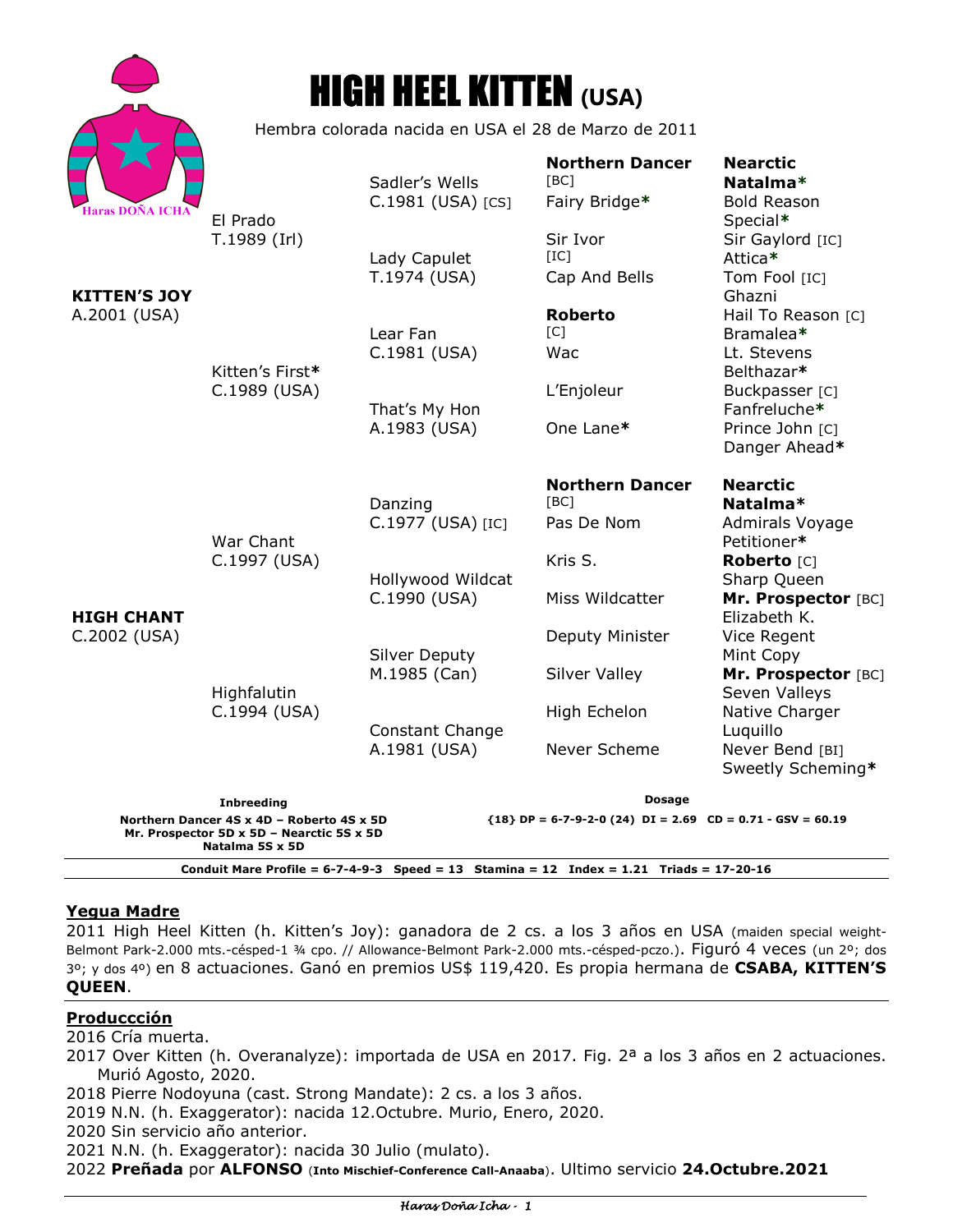#### **LINEA PATERNA**

**KITTEN'S JOY** (**2001**). *Eclipse Award Campeón Mayor, 2004*. Ganador de 9 cs. a los 2, 3 y 4 años en USA, incl. Secretariat S **(Gr.1)**, Joe Hirsch Turf Classic Invitational S **(Gr.1)**, Firecracker Breeders' Cup H **(Gr.2)**, Tropical Park Derby **(Gr.3)**, Palm Beach S **(Gr.3)**, Crown Royal American Turf S **(Gr.3)**, Virginia Derby **(Gr.3)**; 2º Arlington Million S **(Gr.1)**, John Deere Breeders' Cup Turf **(Gr.1)**, Jefferson Cup S **(Gr.3)**. US\$ 2,075,791.

Es padre de **ADMIRAL KITTEN** (Secretariat S**-Gr.1**, John B Connally Turf Cup S**-Gr.3**, etc.), **BIG BLUE KITTEN** (Joe Hirsch Turf Classic S**-Gr.1**, Sword Dancer Invitational S**-Gr.1**, United Nations S **-Gr.1**, 2 veces, etc.), **BOBBY'S KITTEN** (Breeders' Cup Turf Sprint**-Gr.1**, etc.), **CHIROPRACTOR** (Hollywood Derby**-Gr.1**), **DIVISIDERO** (Woodford Reserve Turf Classic S**-Gr.1**, American Turf S**-Gr.2**, etc.), **HAWKBILL** (Coral Eclipse S**-Gr.1**, Tercentenary S**-Gr.3**, Ingl., etc), **KITTEN'S DUMPLINGS** (Queen Elizabeth II Challenge Cup S**-Gr.1**, Lake George S**-Gr.2**, etc.), **OSCAR PERFORMANCE** (Breeders' Cup Juvenile Turf**-Gr.1**, Pilgrim S**-Gr. 3**), **REAL SOLUTION** (Arlington Million S**-Gr.1**, Knob Creek Manhattan S**-Gr.1**, etc. **Padrillo**), **STEPHANIE'S KITTEN** (Breeders' Cup Filly and Mare Turf**-Gr.1**, Darley Alcibiades S**-Gr.1**, Flower Bowl S**-Gr.1**, 2 veces, Longines Just A Game S**-Gr.1**, Breeders' Cup Juvenile Fillies Turf**-Gr.2**, etc.), **BANNED** (American Turf S**-Gr.2**, Del Mar Derby**-Gr.2**, etc.), **CAMELOT KITTEN** (American Turf S**-Gr.2**, Nat.Museum of Racing Hall of Fame S **-Gr.2**, etc), **DEAN'S KITTEN** (Lane's End S**-Gr.2**, etc. **Padrillo**), **DEEPLY UNDERVALUED** (Virginian Equine Allowance Commonwealth Derby**-Gr.2**), **EMOTIONAL KITTEN** (Mrs Revere S**-Gr.2**, etc.), **HOLIDAY FOR KITTEN** (Thoroughbred Club of America S**-Gr.2**, etc.), **PICK OF THE LITTER** (Hagyard Fayette S**-Gr.2**, etc.), **TAAREEF** (Qatar Prix Daniel Wildenstein**-Gr.2**, Prix Daphnis**-Gr.3**, etc. Fr), **CHARMING KITTEN (Gr.3)**, **COALPORT (Gr.3)**, **CSABA (Gr.3)**, **DERBY KITTEN(Gr.3)**, **HOME RUN KITTEN (Gr.3)**, **KITTEN KABOODLE (Gr.3)**, **KITTEN'S POINT (Gr.3)**, **MUNIRAH (Gr.3)**, **NOBLE BEAUTY (Gr.3)**, **OSCAR NOMINATED (Gr.3)**, **SMOKEM KITTEN (Gr.3)**, **STEAMING KITTEN (Gr.3)**, **SUNTRACER (Gr.3)**, etc…

*Su monta está cotizada en USA en US\$ 75,000.-* 

## **LINEA MATERNA**

#### **1ª madre**

2002 High Chant (h. War Chant): ganadora de 3 cs. a los 3 y 4 años en USA. US\$ 56,850. Es hermana materna de **Striking Hight**. Madre de:

- 2008 High On Kitten (h. Kitten's Joy): 2 cs. en en 8 actuaciones USA. US\$ 66,197. Madre de:
	- 2014 Household Name (h. Lookin At Lucky): ganador en su debut a los 3 años en USA y 2 figs. en 6 actuaciones. US\$ 9,490.
	- 2015 **Drinks On Me** (h. Stay Thirsty): 5 cs. en USA; 3ª Mrs. Presidentress Stakes. US\$ 125,433. 2016 Lookin High (cast. Lookin At Lucky): ganador en USA. US\$ 113,733.
	- 2017 Chaldea (h. Girolamo): figs. en USA. US\$ 15,745.
- 2009 **CSABA** (m. Kitten's Joy: 13 cs. en USA, incl. Hal's Hope Stakes **(Gr.3)**, Fred W. Hooper Handicap **(Gr.3)**, Fred W. Hooper Handicap **(Gr.3)**, Harlan's Holiday Stakes **(L)**, Memorial Handicap **(L)**, Memorial Handicap **(L)**, Skip Trial Stakes, Tropical Park Derby, El Kaiser Stakes; 2º National Museum of Racing Hall of Fame Stakes **(Gr.2)**, Harlan's Holiday Stakes, Quality Road Stakes; 3º Palm Beach Stakes **(Gr.3)**, Salvator Mile Stakes **(Gr.3)**, Miami Mile Handicap **(Gr.3)**, Mambo Meister Stakes. US\$ 682,440. **Padrillo**.
- 2010 **KITTEN'S QUEEN** (h. Kitten's Joy): 5 cs. en USA, incl. Jersey Lilly Stakes; 2ª Blushing K. D. Stakes; 3ª Diana Stakes **(Gr.1)**, New York Stakes **(Gr.2)**. US\$ 378,444. Exportada a Japón.
- 2001 High Heel Kitten (h. Kitten's Joy): **ver arriba**.
- 2012 Kitten's Warrior (m. Kitten's Joy): ganadora en USA. US\$ 8,388.
- 2013 Chant For Kitten (h. Kitten's Joy): 2 figs. 4ª a los 3 años en 6 actuaciones en USA. US\$ 4,624. En la reproducción.
- 2014 Enchanting Kitten (h. Kitten's Joy): ganador en su debut a los 3 años USA. US\$ 56,913.
- 2017 Koko Star (m. Kitten's Joy): ganador en USA. US\$ 20,360.

### **2ª madre**

94 **HIGHFALUTIN** (h. Silver Deputy): ganadora de 9 cs. en USA, incl. Cleveland Oaks; 2ª Sixty Sails Handicap **(Gr.3)**, Sabin Handicap **(Gr.3)**, Lady Hallie Handicap **(L)**, Fairway Fun Stakes **(L)**, Explosive Kitten Stakes; 3ª Imp Stakes **(L)**, dos veces. US\$ 386,721. Madre de:

01 Power Throught (m. Belong To Me): ganador en USA. US\$ 16,200.

02 High Chant (h. War Chant): **ver arriba**.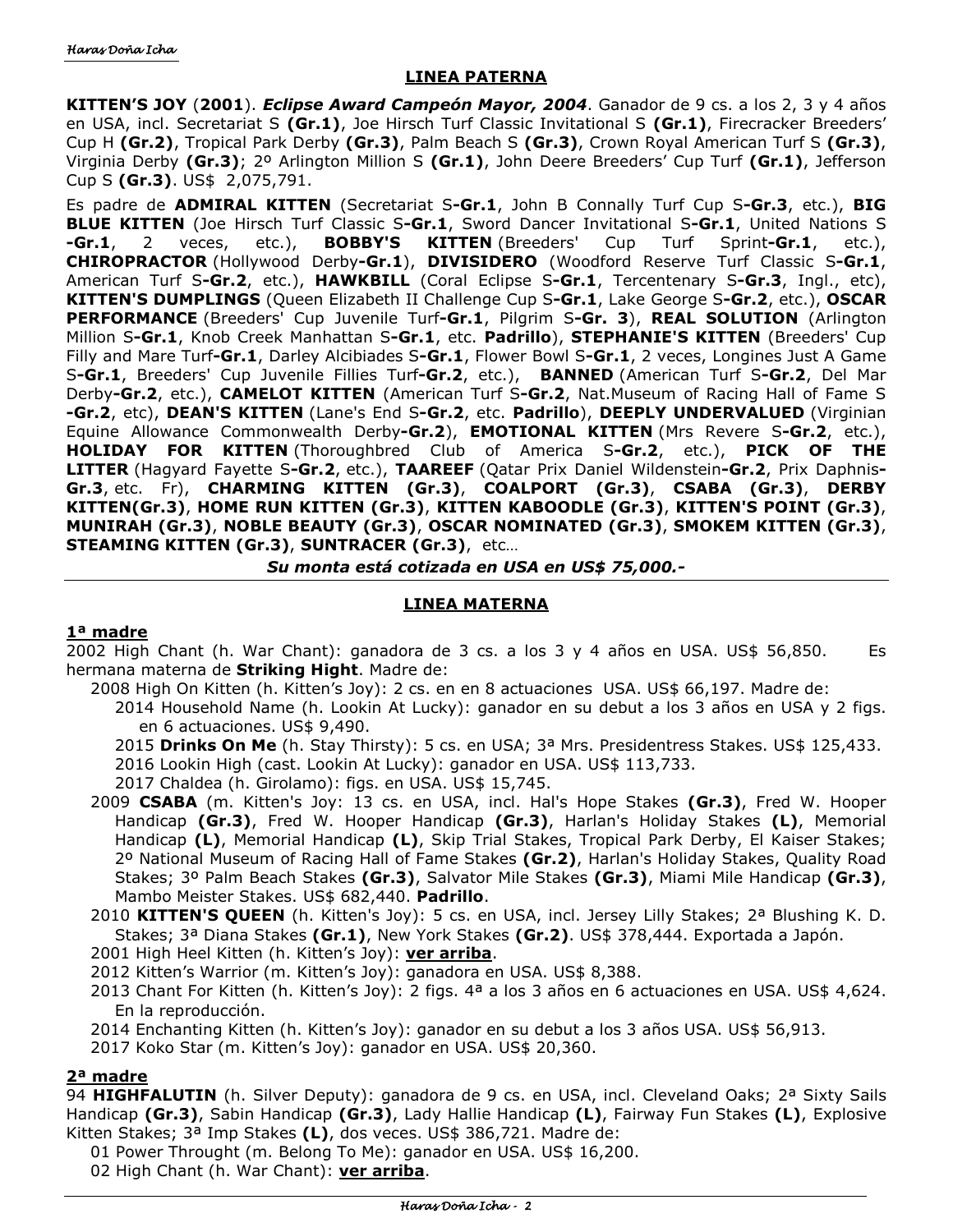#### Haras Doña Icha

04 Death Valley (cast. Gulch): 13 cs. en USA. US\$ 199,715.

07 **Striking Hight** (cast. Smart Strike): 8 cs. en USA; 2º Grindstone Stakes. US\$ 252,032.

07 Grudge Match (cast. Five Star Day): ganador en USA. US\$ 21,845.

#### **3ª madre**

81 **Constant Change** (h. High Echelon): ganadora de 3 cs. a los 3 y 4 años en USA; 2ª Ontario Debutante Stakes **(L)**, Mazarine Stakes **(L)**; 3ª Glorious Song Stakes **(L)**, All Sold Out Handicap. US\$ 82,102. Es hermana de **VERY SUBTLE (Gr.1)**, **SCHEMATIC**. Madre de:

- 92 A Wild Kitty (h. Wild Again): ganadora a los 3 años en USA. Madre de:
	- 97 **GUS AGAIN** (cast. Kyles Our Man): 17 cs. en USAS, incl. Maturity Stakes, Manitoba Derby, Agassiz Stakes, dos veces; 2º Agassiz Stakes ; 3º R.J. Speers Stakes, Free Press Stakes, Agassiz Stakes; 4º Manitoba Stakes, Wheat City Stakes. US\$ 220,354.
- 94 **HIGHFALUTIN** (h. Silver Deputy): **ver arriba**.

98 Constant Sparkle (h. Mr. Sparkles): no corrió en USA. Madre de:

- 03 **SECRET SCHEME** (h. Precocity): 6 cs. en USA, incl. Noe Valley Stakes; 3ª Santa Monica Handicap **(Gr.1)**; 4ª San Clemente Handicap **(Gr.2)**, Palo Alto Handicap en 12 actuaciones. US\$ 153,550. Madre de:
	- 13 **Whiskey Tree** (cast. Misremembered): 11 cs. en USA; 3º Private Terms Stakes. US\$ 160,891.

### **4ª madre**

76 Never Scheme (h. Never Bend): no corrió en USA. Es hermana materna de **HIGH SCHEMES** (\$388,390), **DOUBLE QUICK (Gr.3.** \$550,383). Madre de:

- 81 **Constant Change** (h. High Echelon): **ver arriba**.
- 82 **SCHEMATIC** (h. Upper Nile): 8 cs. en USA, incl. Honorable Miss Stakes **(L)**, Petrify Handicap **(L)**, Miss Prosperity Handicap **(L)**, Gladiolus Stakes; 3º Sorority Stakes **(Gr.2)**. US\$ 204,242. Madre de:
	- 89 **Scheme Away** (h. Saratoga Six): ganadora a los 2 años en USA; 3ª Somerset County Stakes. US\$ 18,250. Madre de:
		- 99 **CRAFTY SCHEMER** (cast. Crafty Prospector): 13 cs. en USA, incl. Dave's Friend Stakes **(L)**, Dave's Friend Stakes; 2º Chesapeake Stakes, Fire Plug Stakes, dos veces; 3º HBPA Bolivar Handicap, Harpers Ferry and Shepherdstown Mayors Stakes. US\$ 496,660.
	- 90 **Katiba** (h. Gulch): 3 cs. en Inglaterra; 3ª Diamond Stakes (Irlanda). US\$ 27,523). Madre de:
		- 96 **Badaayer** (h. Silver Hawk): 2 cs. a los 3 años en Inglaterra; 2º CIU Selby Stakes; 3º Grangewood Severals Stakes. US\$ 29,859. Madre de ganadores.
		- 97 **Meadaaar** (cast. Diesis): ganador en Inglaterra; 3º Somerville Tattersalls Stakes. Ganador en USA. US\$ 71,967.
		- 04 **TERS** (m. Johannesburg): 3 cs. en Rusia, incl. Prize Of Racing Season Opening, Prize Of President Of The Russian Federation, Grand Prix Monte Carlo. **Padrillo** en Rusia.
		- 08 **TERZ** (m. Consolidator): 2 cs. en Rusia, incl. Season Opening Stakes **(Gr.3)**; 3º Pretenders' Cup Colts **(Gr.3)**.
	- 95 **REMEMBER IKE** (h. Gulch): 7 cs. a los 3 y 4 años en USA, incl. Mesquite Mile Breeders' Cup Stakes **(L)**, Stormy Blues Breeders' Cup Handicap **(L)**; 2ª Indiana Breeders' Cup Oaks **(L)**, National Jockey Club Oaks **(L)**, Heartland Oaks **(L)**. US\$ 334,840.
	- 99 Schemata (h. Crafty Prospector): no corrió en USA. Madre de:
		- 04 Divine Plan (h. Holy Bull): 14 cs. en USA. US\$ 210,337.
		- 09 Schematic Gift (h. Orientate): importada de USA, 2011. Disputó una carrera a los 3 años. Madre de:

13 Never Look Back (h. Mon Pote Le Gitan): ganadora a los 3 años.

14 Esquemático (m. Fast Company): 2 cs. a los 3 años.

84 **VERY SUBTLE** (h. Hoist The Silver): 12 cs. en USA, incl. Breeders' Cup Sprint **(Gr.1)**, Hollywood Starlet Stakes **(Gr.1)**, Fantasy Stakes **(Gr.1)**, Test Stakes **(Gr.2)**, La Brea Stakes **(Gr.3)**, Santa Ynez Stakes **(Gr.3)**, Railbird Stakes **(Gr.3)**, Las Flores Handicap **(Gr.3)**, Pasadena Stakes **(L)**, Sporting Lass Stakes **(L)**; 2ª Las Virgenes Stakes **(Gr.2)**, Barbara Fritchie Handicap **(Gr.3)**, El Encino Stakes **(Gr.3)**, Potrero Grande Handicap **(Gr.3)**, Majorette Handicap **(L)**, Chicago Breeders' Cup Stakes; 3ª Santa Anita Oaks **(Gr.1)**, La Canada Stakes **(Gr.1)**, Princess Stakes **(Gr.2)**, National Sprint Championship Stakes **(Gr.3)**; 4ª Hollywood Oaks **(Gr.1)**, Breeders' Cup Sprint Stakes **(Gr.1)**, Santa Margarita Invitational Handicap **(Gr.1)**. US\$ 1,608,360. Madre de: 91 Aly Sweet (h. Alydar): 3 cs. en USA. US\$ 121,875. Madre de: